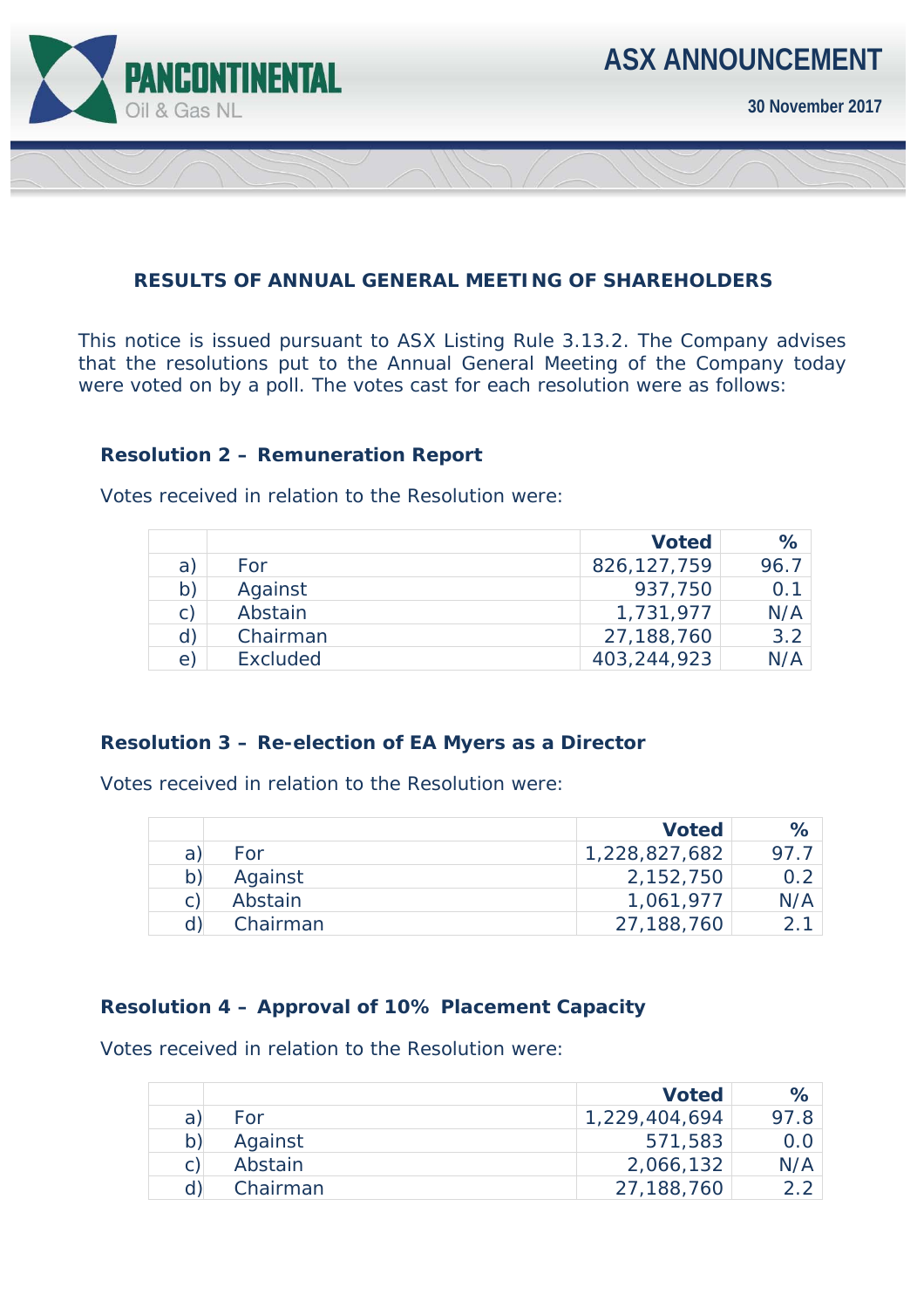# **Resolution 5 – Approval of Employee Share Option Plan**

Votes received in relation to the Resolution were:

|              |                 | <b>Voted</b>  | %    |
|--------------|-----------------|---------------|------|
| a            | For             | 1,230,617,082 | 97.8 |
| b)           | Against         | 398,583       | 0.0  |
| $\mathsf{C}$ | Abstain         | 247,394       | N/A  |
| d)           | Chairman        | 27,188,760    | 2.2  |
| $\epsilon$   | <b>Excluded</b> | 779,350       |      |

## **Resolution 6 – Issue of Options to Related Party EA Myers**

Votes received in relation to the Resolution were:

|    |          | <b>Voted</b>  | $\%$ |
|----|----------|---------------|------|
| a: | For      | 1,227,762,277 | 97.6 |
|    | Against  | 2,582,750     | 0.2  |
|    | Abstain  | 1,697,382     | N/A  |
|    | Chairman | 27,188,760    | つつ   |

## **Resolution 7 – Issue of Options to Related Party V Petrovic**

Votes received in relation to the Resolution were:

|    |          | <b>Voted</b>  | ℅    |
|----|----------|---------------|------|
| a  | For      | 1,230,362,277 | 97.8 |
|    | Against  | 482,750       | 0.0  |
| C. | Abstain  | 1,197,382     | N/A  |
|    | Chairman | 27,188,760    |      |